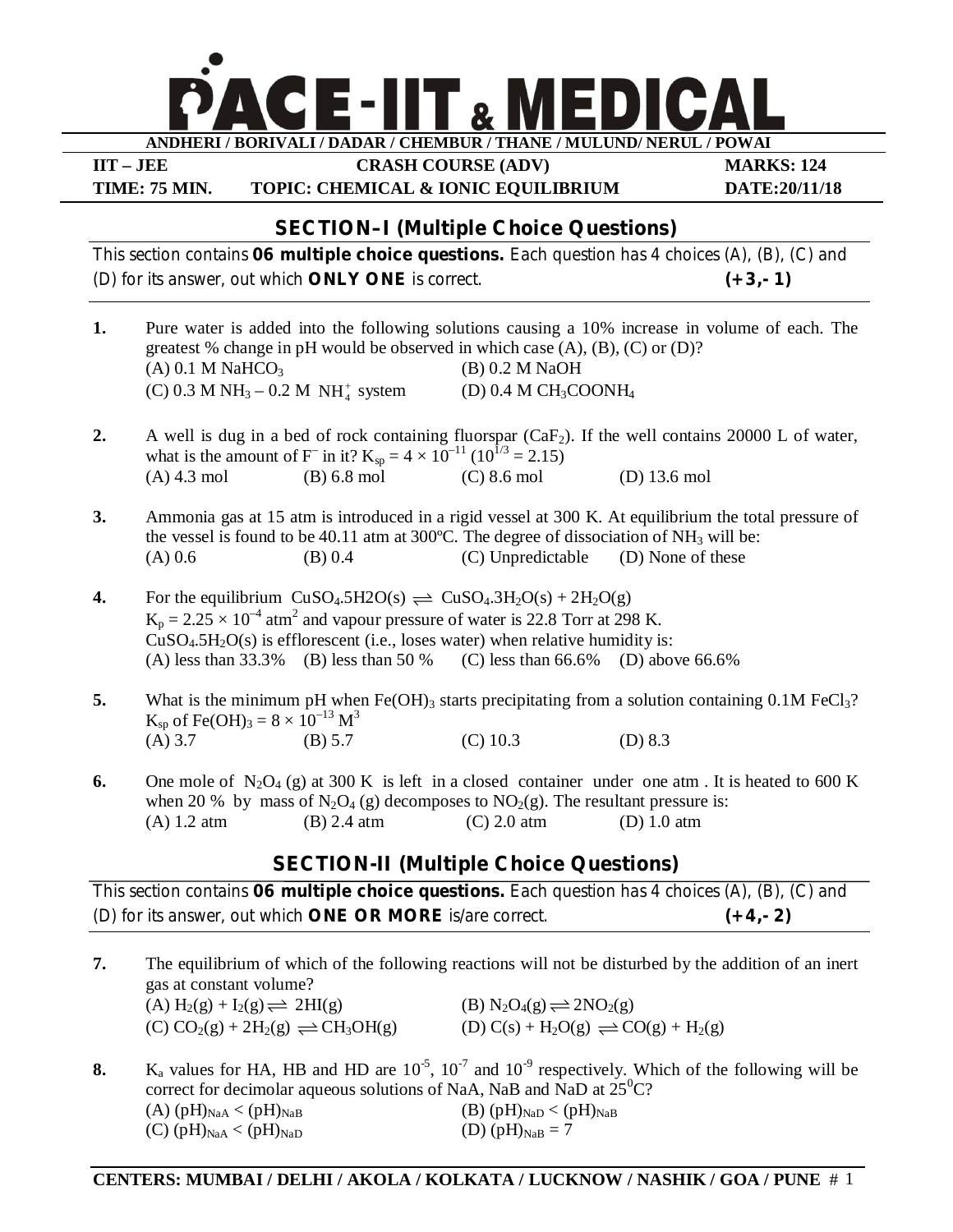**9.** When  $\text{NaNO}_3$  is heated in a closed vessel, oxygen is liberated and  $\text{NaNO}_2$  is left behind. At equilibrium,

 $\text{NaNO}_3 \text{ (s)} \rightleftharpoons \text{NaNO}_2 \text{ (s)} + \frac{1}{2}$ 2  $O_2(g)$ 

(A) addition of  $NaNO<sub>2</sub>$  favours reverse reaction

- $(B)$  addition of NaNO<sub>3</sub> favours forwards reaction
- (C) increasing temperature favours forward reaction
- (D) increasing pressure favours reverse reaction
- **10.** Let the colour of the indicator HIn (colourless) will be visible only when its ionised form (pink) is 25% or more in a solution. Suppose HIn ( $pK_a = 9.0$ ) is added to a solution of  $pH = 9.6$  predict what will happen. (Take  $log 2 = 0.3$ )
	- (A) pink colour will be visible
	- (B) pink colour will not be visible
	- (C) % of ionised form will be less than 25%
	- (D) % of ionised form will be more than 25%

**11.** The dissociation of ammonium carbamate may be represented by the equation  $NH_4CO_2NH_2(s) \rightleftharpoons 2NH_3(g) + CO_2(g)$ ,  $\Delta H = +ve$ 

The equilibrium will shift from right to left if there is

(A) a decrease in pressure

(B) an increase in temperature

(C) an increase in the concentration of ammonia

- (D) an increase in the concentration of carbon dioxide
- **12.** Which of the following mixtures will act as buffer? (A)  $H_2CO_3 + NaOH (1.5 : 1 molar ratio)$  (B)  $H_2CO_3 + NaOH (1.5 : 2 molar ratio)$ <br>(C)  $NH_4OH + HCl (5 : 4 molar ratio)$  (D)  $NH_4OH + HCl (4 : 5 molar ratio)$ (D)  $NH_4OH + HCl$  (4 : 5 molar ratio)

# **SECTION – III (Paragraph Type)**

This section contains **2 multiple choice questions** relating to 1 paragraph. Each question has four choices (A), (B), (C) and (D) out of which **ONLY ONE is correct. (+3,- 1)**

## **PARAGRAPH FOR QUE. NOS. 13 & 14.**

Strontium fluoride (SrF<sub>2</sub>) is a sparingly soluble salt. Let  $s_1$  be its solubility (in mol/lt.) in pure water at 25°C, assuming no hydrolysis of  $\overline{F}$  ions. Also, let s<sub>2</sub> be its solubility (in mol/lt.) in 0.1 M NaF solution at 25°C, assuming no hydrolysis of F– ions and no complex formation. However, it is known that  $s_1 : s_2 = 10^6 : 256$ . Now, answer the following questions.

- **13.** The K<sub>sp</sub> value of SrF<sub>2</sub> at 25<sup>o</sup>C is: (A)  $2.048 \times 10^{-9}$  (B)  $1.372 \times 10^{-9}$ (C)  $1.864 \times 10^{-9}$  (D)  $2.916 \times 10^{-9}$
- **14.** The mass of NaF to be added to 100 ml solution of 0.0011 M Sr<sup>+2</sup> ions to reduce its concentration to  $2\times10^{-4}$  M is : [Assume no hydrolysis of F<sup>–</sup> ions] (A)  $0.42 \text{ g}$  (B)  $0.063 \text{ g}$  (C)  $0.021 \text{ g}$  (D)  $0.084 \text{ g}$

### **PARAGRAPH FOR QUE. NOS. 15 & 16.**

The pH  $\{-\log [H^+] \}$  value for pure water is 7.0, whereas natural rainwater is weakly acidic. This is caused by dissolution of atmospheric carbon dioxide. In many areas, however, rainwater is more acidic. This has several causes some of which are natural and some of which derive from human activity. In the atmosphere, sulphur dioxide and nitrogen monoxide are oxidized to sulphur trioxide and nitrogen dioxide respectively, which react with water to give sulphuric acid and nitric acid. The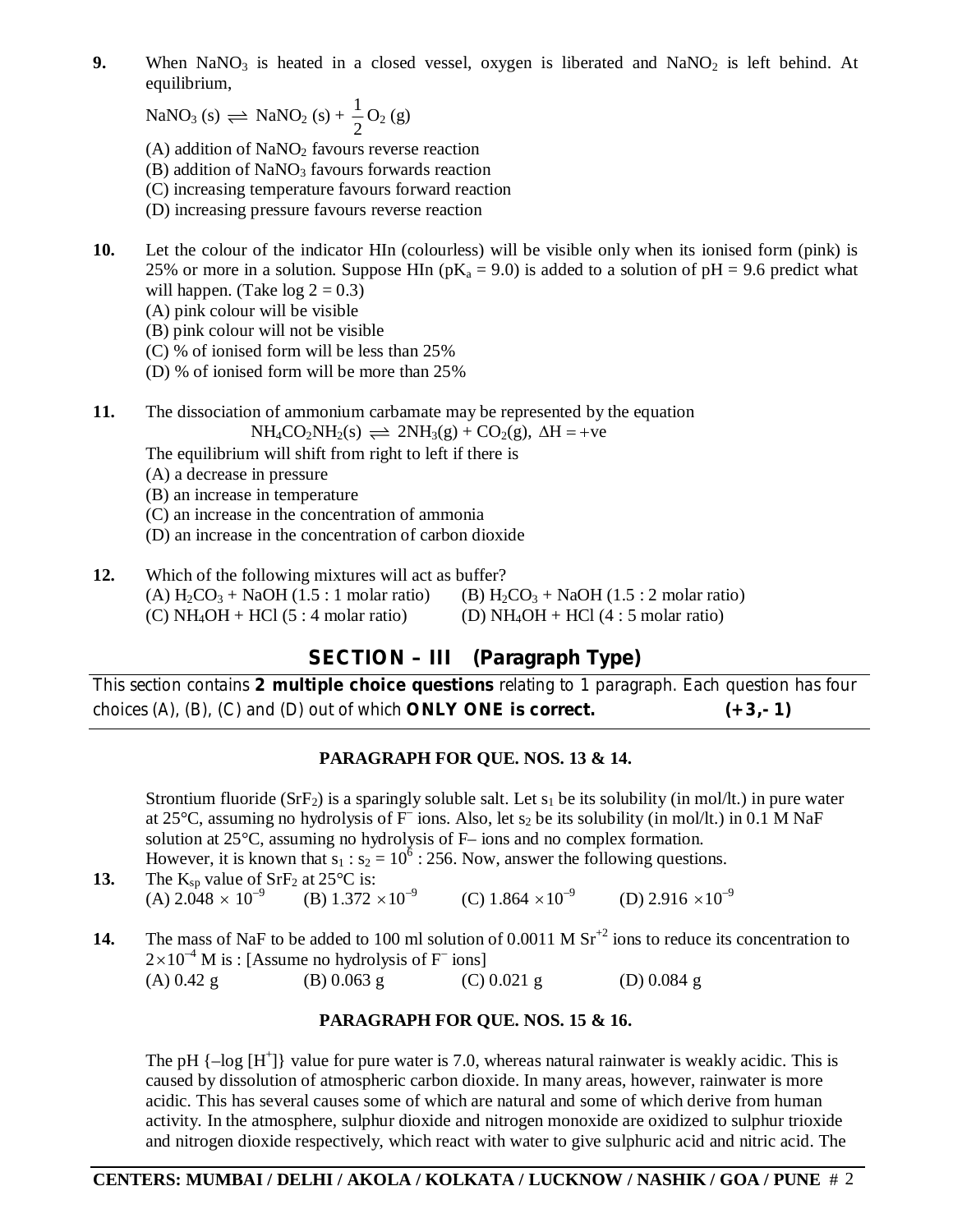resulting so-called "acid rain" has an average pH of 4.5. Values as low as 1.7 have however, been measured. Sulphur dioxide  $SO_2$ , is diprotic acid in aqueous solution. At 27 $^{\circ}$ C the acidity constants are

$$
SO_{2}(aq) + H_{2}O(\ell) \rightleftharpoons HSO_{3}^{-}(aq) + H^{+}(aq) \quad K_{a_{1}} = \frac{H^{+} \times HSO_{3}^{-}}{[SO_{2}]} = 10^{-2} M
$$
  
\n
$$
HSO_{3}^{-}(aq) \rightleftharpoons SO_{3}^{2-}(aq) + H^{+}(aq) \quad K_{a_{2}} = \frac{[SO_{2}^{2-}][H^{+}]}{[HSO_{3}^{-}]} = 10^{-7} M
$$

And for equilibrium

$$
SO_{2}(aq) + H_{2}O(\ell) \Longrightarrow SO_{3}^{2-}(aq) + 2H^{+}(aq)K_{a} = \frac{[SO_{2}^{2-}][H^{+}]^{2}}{[SO_{2}]} = K_{a_{1}} \times K_{a_{2}} = 10^{-9}M
$$
  
Also for water H<sub>2</sub>O  $\Longrightarrow$  H<sup>+</sup> + OH<sup>-</sup> K<sub>w</sub> = [OH<sup>-</sup>][H<sup>+</sup>] = 10<sup>-14</sup>.

Now answer the following questions  $(T = 300 \text{ K}$  for all questions).

- **15.** The solubility of sulphur dioxide gas is 24.63 litre in 1 litre of water at partial pressure of 1 atm. Then the concentration of  $SO_2$  in water saturated with  $SO_2$  gas (the change in volume caused by dissolution of SO<sub>2</sub> may be ignored) ( $R = 0.0821$  litre atm.mol<sup>-1</sup> K<sup>-1</sup>) is (A)  $1.2 M$  (B) 1M (C)  $0.5 M$  (D) 2 M
- **16.** The pH of 0.01 M aqueous solution of sodium sulphite will be : (A) 8.5 (B) 9 (C) 4.5 (D) 9.5

#### **PARAGRAPH FOR QUE. NOS. 17 & 18.**

Equilibrium constants are given (in atm) for the following reactions at  $0^{\circ}$  C:<br>SrCl<sub>2</sub>. 6H<sub>2</sub>O(s)  $\rightleftharpoons$  SrCl<sub>2</sub>. 2H<sub>2</sub>O (s) + 4H<sub>2</sub>O(g)  $K_p = 5 \times 10^{-12}$  $SrCl<sub>2</sub>$ .  $6H<sub>2</sub>O(s) \rightleftharpoons SrCl<sub>2</sub>$ .  $2H<sub>2</sub>O(s) + 4H<sub>2</sub>O(g)$  $\text{Na}_2\text{HPO}_4$  .12  $\text{H}_2\text{O}(s) \rightleftharpoons \text{Na}_2\text{HPO}_4$  . 7  $\text{H}_2\text{O}(s) + 5\text{H}_2\text{O}(g)$   $\text{K}_p = 2.43 \times 10^{-13}$  $\text{Na}_2\text{SO}_4$  .10H<sub>2</sub>O(s)  $\implies$  Na<sub>2</sub>SO<sub>4</sub>(s) +10 H<sub>2</sub>O (g)  $\text{K}_p = 1.024 \times 10^{-27}$ The vapor pressure of water at  $0^{\circ}$ C is 4.56 torr.

| 17. | Which is the most effective drying agent at $0^{\circ}C$ ? |                                                |  |                 |
|-----|------------------------------------------------------------|------------------------------------------------|--|-----------------|
|     | (A) $SrCl2$ , $2H2O$                                       | (B) $Na2HPO4$ .7 H <sub>2</sub> O (C) $Na2SO4$ |  | (D) all equally |

**18.** At what relative humidities will  $Na<sub>2</sub>SO<sub>4</sub>$ .10 H<sub>2</sub>O be efflorescent (release moisture) when exposed to air at 0°C? (A) above 33.33% (B) below 33.33 % (C) above 66.66% (D) below 66.66%

## **SECTION – IV (Integer Answer Type)**

This section contains **08** questions. The answer to each of the questions is a **single digit integer,** ranging from 0 to 9. The correct digit below the question number in the ORS is TO be bubbled.

**(+4, 0)**

- **19.** Calculate pH of a resultant solution of 25 mL of 0.1M HCl, 50 mL of 0.02M HNO<sub>3</sub> and 25 ml of 0.1M NaOH.
- **20.** Calculate pH of a resultant solution of 0.1M HA  $(K_a = 10^{-6})$  and 0.45M HB  $(K_a = 2 \times 10^{-6})$  g 25°C
- **21.** Calculate the ratio of sodium formate and formic acid  $(K_a = 2 \times 10^{-4})$  in a buffer solution of pH = 4.3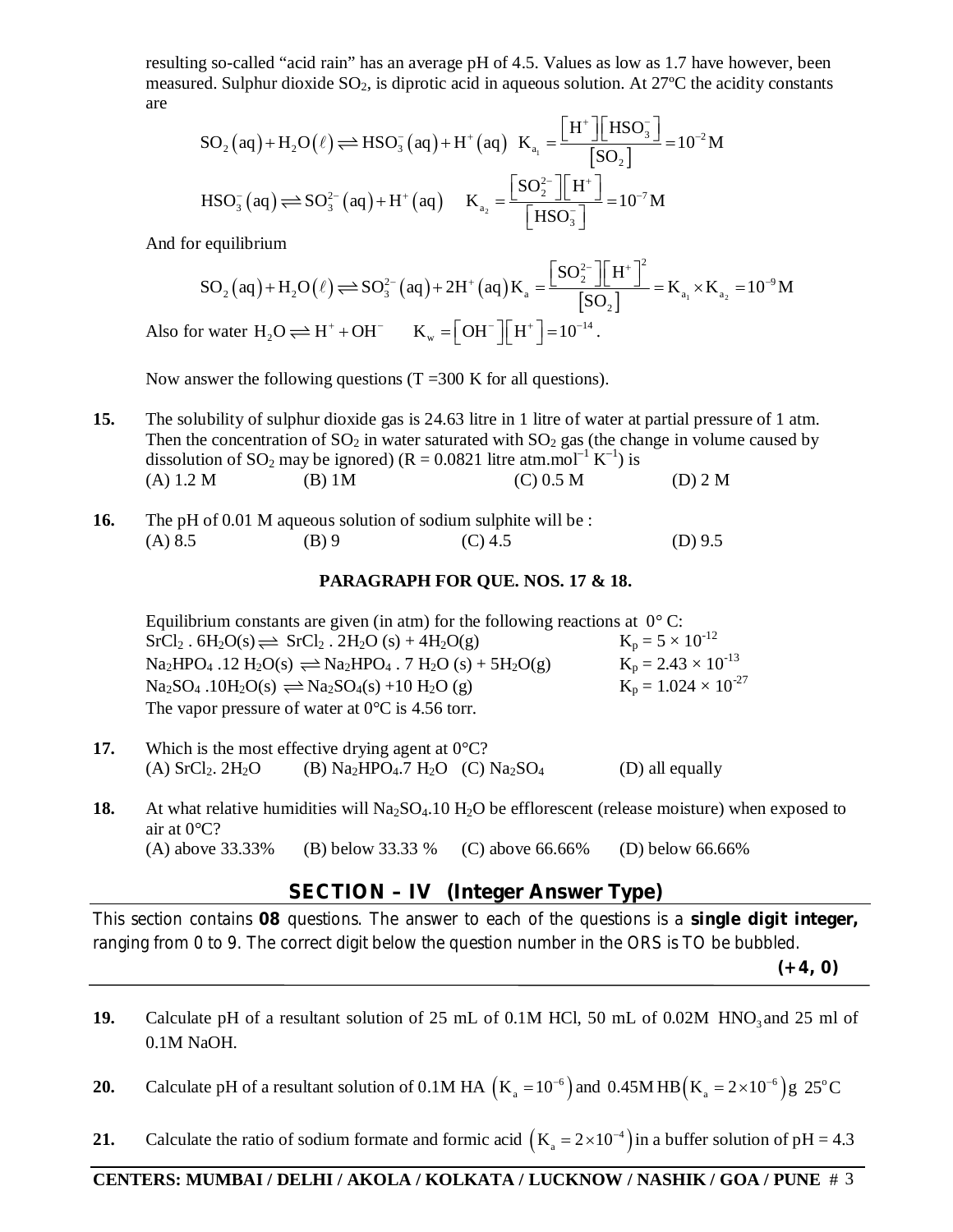- **22.** A certain weak acid has  $K_a = 10^{-5}$ . If the equilibrium constant for its reaction with a strong base is represented as  $y \times 10^y$  then find the value of y.
- **23.** A solution is saturated in SrCO<sub>3</sub> and SrF<sub>2</sub>. The  $CO_3^{2-}$  was found to be 10<sup>-3</sup> mol/L. If the concentration of F<sup>-</sup> in solution is represented as  $y \times 10^{-2}$  M then what is the value of y? [Given:  $K_{\text{sp}}(\text{SrCO}_3) = 2.5 \times 10^{-10}; K_{\text{sp}}(\text{SrF}_2) = 10^{-10}$ ]
- **24.** If 50% of  $CO_2$  converts to CO at the following equilibrium:

$$
\frac{1}{2}C(s) + \frac{1}{2}CO_2(g) \rightleftharpoons CO(g)
$$

And the equilibrium pressure is 12 atm. Calculate  $K_p$ .

**25.** For the reaction  $A(g) \rightleftharpoons B(g); K_c = 10$  $B(g) \rightleftharpoons C(g); K_c = 2$ 

$$
C(g) \rightleftharpoons D(g); K_c = 0.01
$$

Calculate  $K_c$  for the reaction  $D(g) \rightleftharpoons A(g)$ .

**28.**

**26.** Calculate  $K_p$  for the reaction  $A(g) \rightleftharpoons B(s) + 2C(g)$ ;  $K_c = 0.2$  at 305 K.

### **SECTION - V (Matrix Match Type)**

This section **1** Question. Each question has four statements Given in **Column - I** and four statements in **Column – II**. Any given statement in **Column – I** can have correct matching with one or more statement (s) given in **column II**. **(+8, 0)**

**27.** (Use  $log 1.8 = 0.26$ , Ka of formic acid  $= 1.8 \times 10^{-4}$ , Ka of acetic acid  $= 1.8 \times 10^{-5}$ , K<sub>b</sub> of ammonia  $= 1.8 \times 10^{-5}$ , Ka<sub>1</sub> of H<sub>2</sub>S = 10<sup>-7</sup> and Ka<sub>2</sub> of H<sub>2</sub>S = 10<sup>-14</sup>, for the following matchings) Match the entries of column II for which the equality of inequality given in the column I are satisfied.

## **Column – I Column - II** (A)  $10^{-5}$ M HCl solution > 0.1 M H<sub>2</sub>S (P)  $\alpha_{\text{water}}$  (degree of dissociation of water) solution (B)  $CH<sub>3</sub>COOH$  solution at pH equal to  $4.74 = NH<sub>4</sub>OH$  solution at pH equal to 9.26  $(Q)$   $[OH^-]$  $(C)$  0.1M CH<sub>3</sub>COOH solution  $=1.0M$  HCOOH solution (R)  $\alpha$  (degree of dissociation of electrolytes) (D) 0.1 M of a weak acid  $HA_1(Ka = 10^{-5})$ solution  $< 0.01M$ of a weak acid  $HA_2$  (Ka = 10<sup>-6</sup>) solution (S) pH (A)  $A-P,Q,R,S;B-P,R;C-R;D-P,Q,S.$ (B)  $A - R$ ,  $S$ ;  $B - P$ ;  $C - P$ ,  $R$ ;  $D - P$ ,  $S$ . (C)  $A-P,Q; B-R; C-P; D-Q.$ (D)  $A-P, S; B-R; C-Q, R; D-Q, R, S.$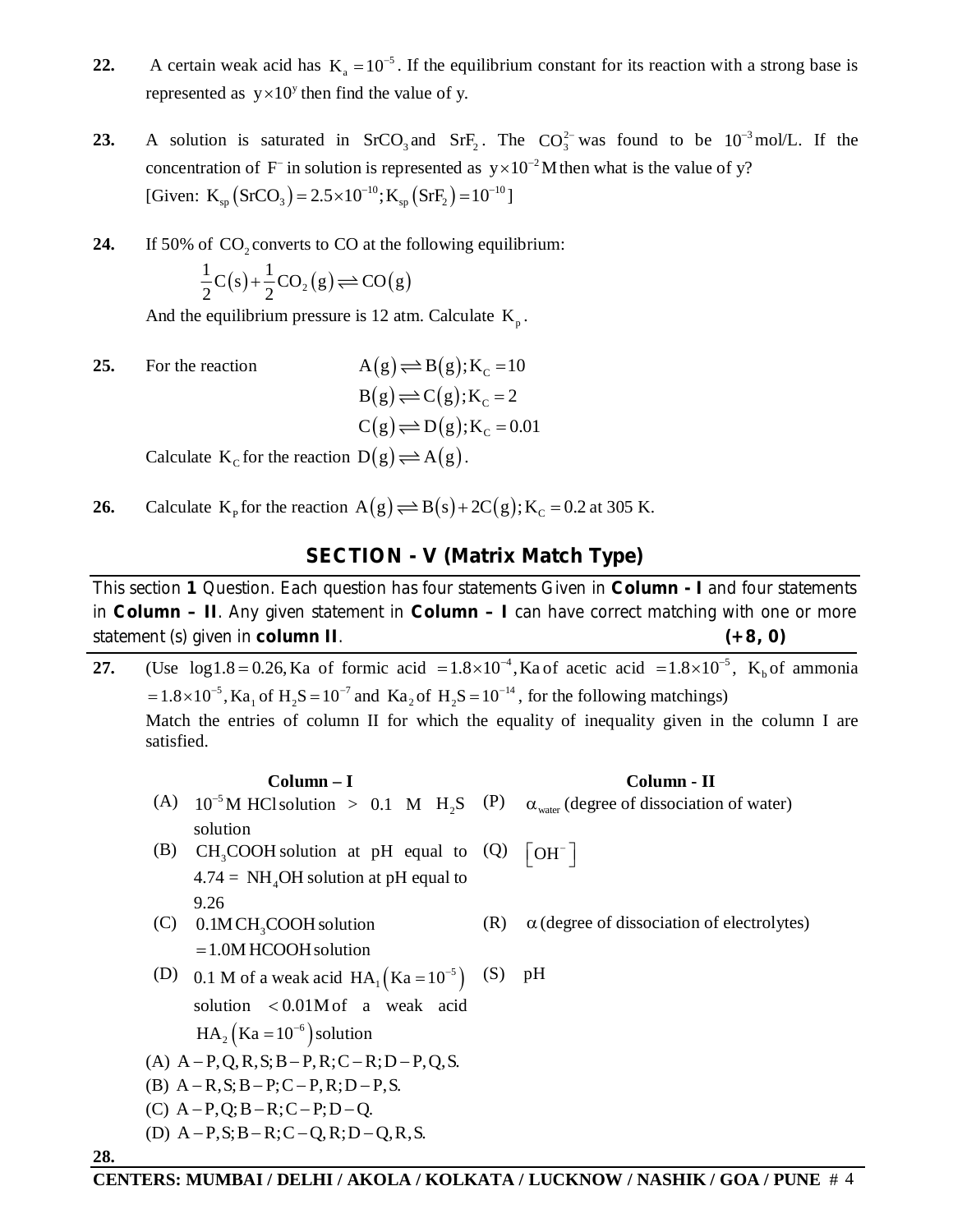- 
- 
- 
- 

**29.** Match the following

- (A)  $N_2^{(g)} + O_2^{(g)} \rightleftharpoons 2NO^{(g)}$  (P)  $K_c = \text{mole}/L$
- (B)  $N_2^{(g)} + 3H_2^{(g)} \rightleftharpoons 2NH_3^{(g)}$  (Q) No unit
- (C)  $PCl_5^{(g)} \rightleftharpoons PCl_3^{(g)} + Cl_2^{(g)}$
- (D)  $A_{(\ell)} \rightleftharpoons B_{(\varrho)}$
- (A)  $A Q$ ;  $B R$ ;  $C P$ ,  $S$ ;  $D P$ ,  $S$ . (B)  $A Q$ ;  $B R$ ;  $C P$ ;  $D S$ .
- (C)  $A-S; B-Q; C-P, R; D-P, S.$  (D)  $A-R; B-Q; C-P, S; D-S.$ 
	-

**30.** For the reaction  $2NH_3(g) \rightleftharpoons 3H_2(g) + N_2(g)$ ,  $\Delta H = +ve$ 

- 
- 
- (C) No. of moles of  $H<sub>2</sub>$
- (D) No. of moles of  $NH<sub>3</sub>$
- 
- 

#### **Column – I Column - II**

- (A) AgBr (P) Solubility in water is more than expectation.
- (B) AgCN (Q) Solubility in acidic solution is more than that in pure water.
- (C) Fe(OH)<sub>3</sub> (R) Solubility in strongly basic solution is more than that in pure water.
- (D)  $Zn(OH)_2$  (S) Solubility decreases in presence of common anion. (A)  $A - R$ ;  $B - P$ ,  $R$ ;  $C - R$ ;  $D - P$ ,. <br> (B)  $A - S$ ;  $B - P$ ,  $Q$ ;  $C - Q$ ,  $S$ ;  $D - Q$ ,  $R$ .
- (C)  $A-P; B-R; C-R; D-Q.$  (D)  $A-Q; B-S; C-Q; D-P.$

#### **List – I (Reaction) List – II (units of equilibrium constant)**

- 
- 
- (R)  $k_p = atm^{-2}$
- (S)  $K_p = atm$

#### **Column – I Column – II**

- (A)  $K_{eq}$  (P) Increases with temperature.
- (B) Degree of dissociation (Q) Decreases with temperature.
	- (R) Increases with pressure.
	- (S) Decreases with pressure.
- (A)  $A Q$ ;  $B Q$ ,  $R$ ;  $C Q$ ,  $R$ ;  $D P$ ,  $S$ . (B)  $A P$ ;  $B P$ ,  $S$ ;  $C P$ ,  $S$ ;  $D Q$ ,  $R$ .
- (C)  $A R$ ;  $B P$ ,  $S$ ;  $C Q$ ,  $R$ ;  $D P$ ,  $S$ . (D)  $A S$ ;  $B Q$ ,  $R$ ;  $C Q$ ,  $R$ ;  $D P$ ,  $S$ .